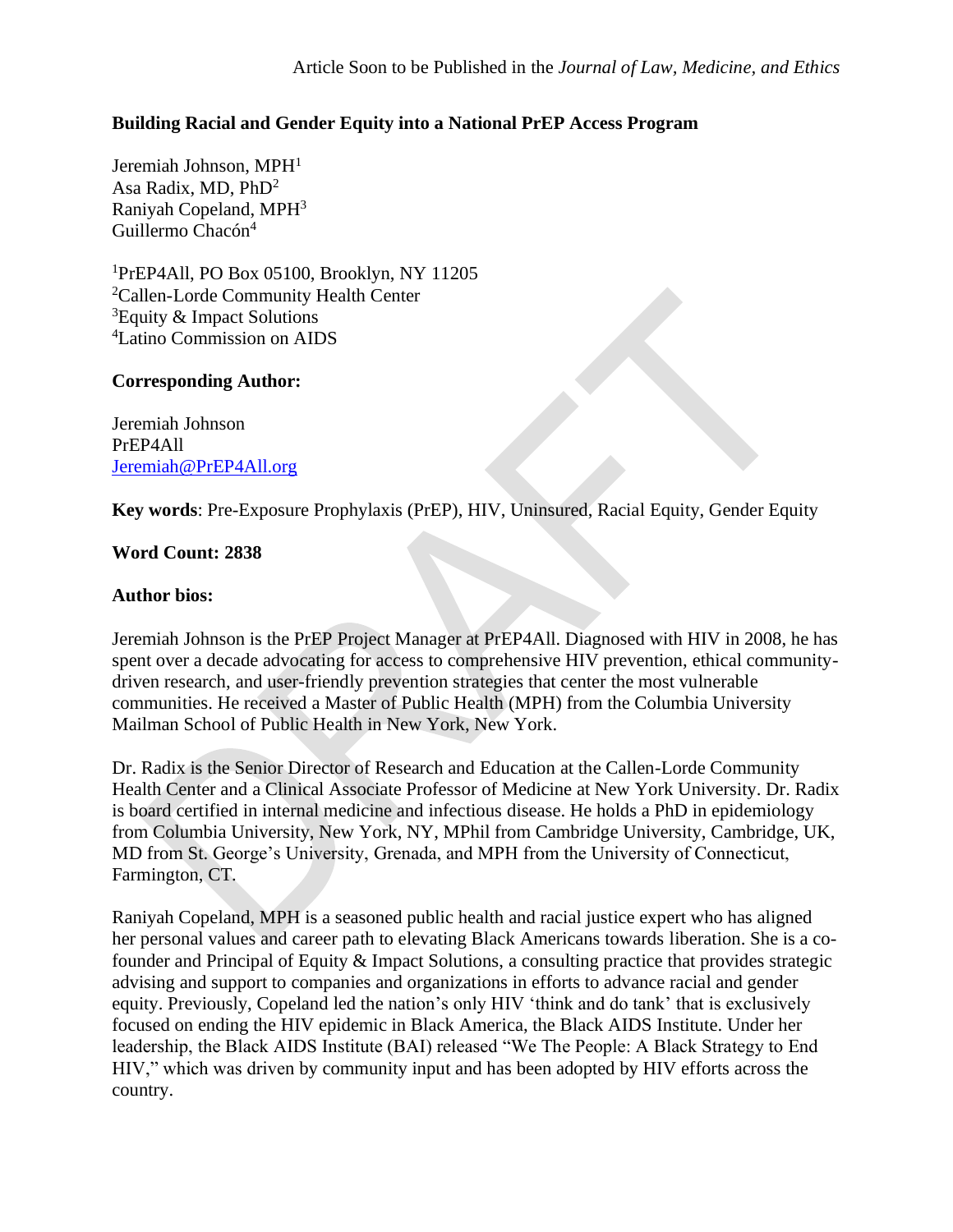Guillermo Chacón is the President of the Latino Commission on AIDS and Founder of the Hispanic Health Network. Mr. Chacón's work focuses on promoting access to care, addressing stigma, and developing agendas on health policy issues affecting the health of Hispanics. Governor Andrew Cuomo appointed Guillermo Chacón to serve on the New York State Vaccine Equity Taskforce in 2020 and the New York State AIDS Advisory Council, and re-nominated him for the New York State Minority Health Council to serve until 2023, for which the New York State Senate later confirmed him in July 2020. Mr. Chacón was appointed by Mayor Bill de Blasio to serve as commissioner on the New York City Commission on Human Rights in November 2019, to the HIV/AIDS Services Administration (HASA) community advisory board, and to the Committee on New York City Healthcare Services.

**Precis**: Transgender and gender diverse (TGD), Black, and Latinx communities have long borne a disproportionate share of the US HIV epidemic, yet these same key demographics are continually underrepresented in national PrEP prescriptions. Black, Latinx, and TGD individuals are also more likely to be uninsured, meaning that a proposed federal program to cover PrEP for people without insurance could provide significant benefit to potential PrEP users from these populations. However, coverage of PrEP costs alone will not end disparities in uptake. This commentary provides additional context and recommendations to maximize effectiveness of a national PrEP program for TGD, Black, and Latinx populations in the US.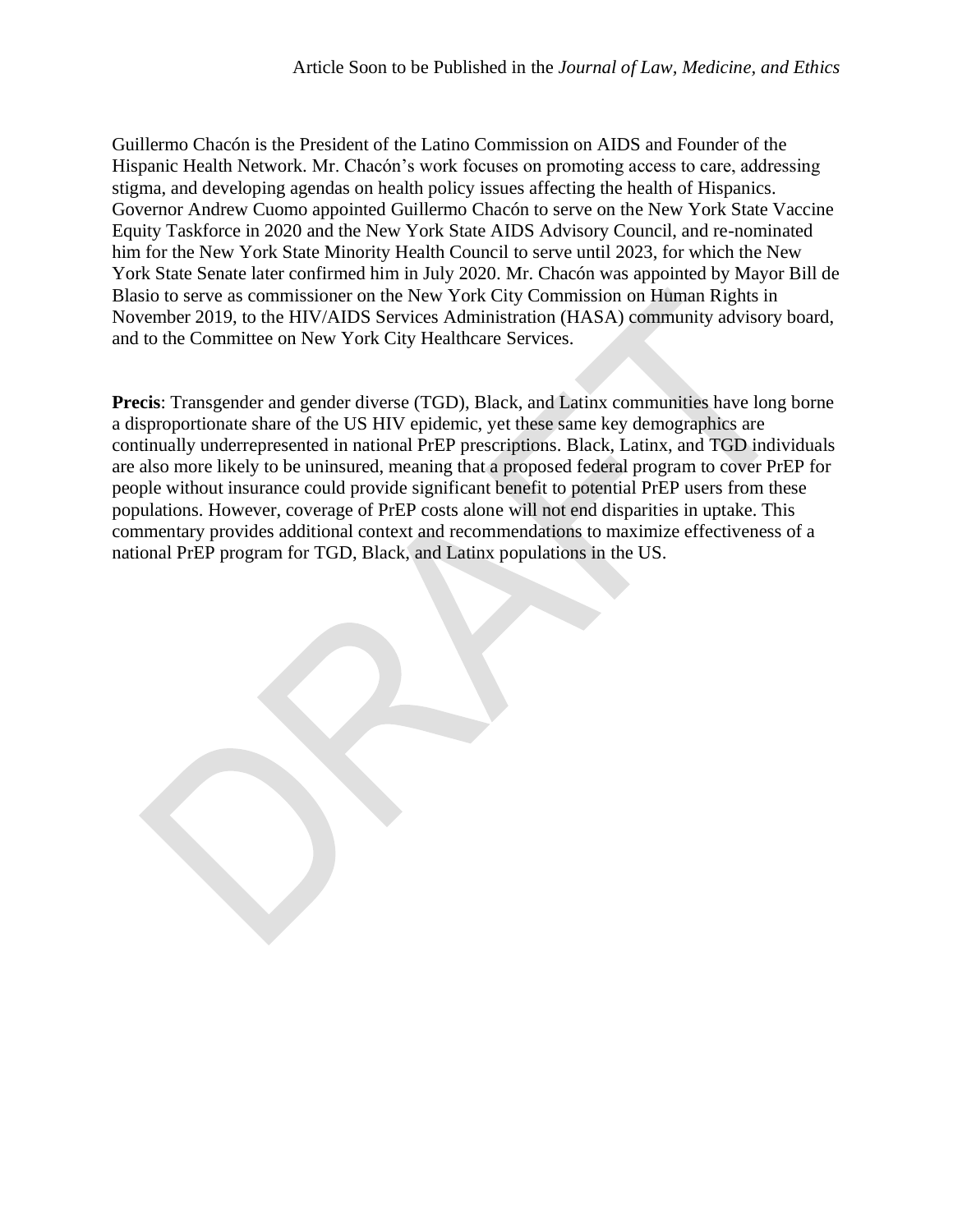The US HIV epidemic is a case study of health disparities. While there have been reductions in incidence in recent years for white Americans, Black and Latinx communities have seen their epidemics stagnate or worsen. Black populations made up 29% of new infections in 1981 and 41% of new infections in 2019.<sup>i</sup> Hispanic/Latino individuals made up 16% of new infections in 1981 and 29% of new infections in 2019.<sup>ii</sup> There are also high rates of HIV in transgender and gender diverse individuals. It is no coincidence that these same populations experiencing the highest number of HIV infections are disproportionately likely to be uninsured and are also much less likely to access PrEP therapy than white Americans.<sup>iii</sup> Recent CDC data found 17% of transgender women surveyed had no insurance.<sup>iv</sup> A plan must also factor in the challenges of addressing the needs of key populations across several different geographic settings, including following expert guidance to leverage telehealth for PrEP in rural areas which also experience significant racial and gender disparities in HIV outcomes.

There is no chance of success in addressing HIV in the United States without reducing disparities in coverage and PrEP access. It follows that any national PrEP access program, such as the one proposed by Killelea and colleagues, must consider and address unique barriers for the most affected communities from conception all the way through implementation with a constant focus on race and ethnicity, gender, sexual identity, and geographic settings including rural communities. Precedent exists for highly accessible PrEP programs in nontraditional settings that can disproportionately benefit communities that are generally excluded from interventions; however, previous successful examples highlight the importance of quality provider services and simultaneously addressing several financial, social, and structural barriers for priority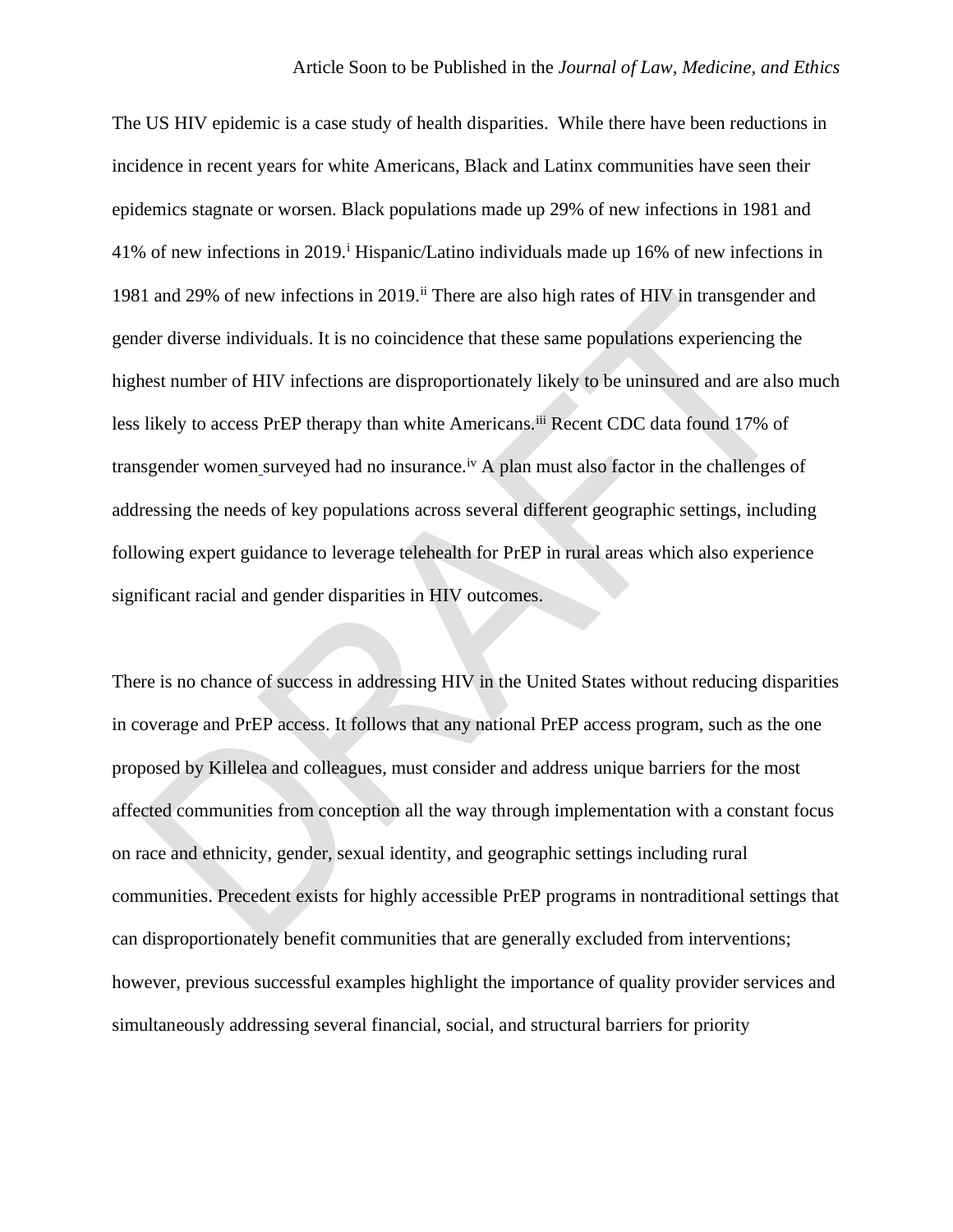populations. $y$  This commentary outlines specific considerations for Black communities, Hispanic/Latino communities, and transgender and gender diverse (TGD) communities.

#### PrEP access for transgender and gender diverse people

The increased rates of HIV among TGD people, compared to the US general population, are due to multiple contributing factors, but many have a foundation in the high rates of societal stigma and discrimination faced by TGD individuals.<sup>vi</sup> HIV screening and sexual health programs provide important entry points to PrEP, however these are underutilized by TGD populations. Since 2006, the Centers for Disease Control and Prevention (CDC) has recommended that persons at high risk for HIV infection undergo HIV screening at least annually, via but this has been found to be suboptimal among transgender men and women with only one-third ever screening for HIV.<sup>viii</sup> In addition to avoidance of health services due to experiences of or anticipation of discrimination, <sup>ix</sup> transgender individuals may not be adequately screened for extragenital STIs, which are often asymptomatic.

Additional factors related to low PrEP uptake include challenges related to health education and literacy including low rates of knowledge, low HIV risk perception, PrEP stigma and concerns about antiviral drug interactions with hormones and lack of inclusion in PrEP campaigns.<sup>x</sup> There are limited studies that have evaluated PrEP persistence in TGD populations, however one study revealed lower persistence among transgender women compared to cisgender men.<sup>xi</sup>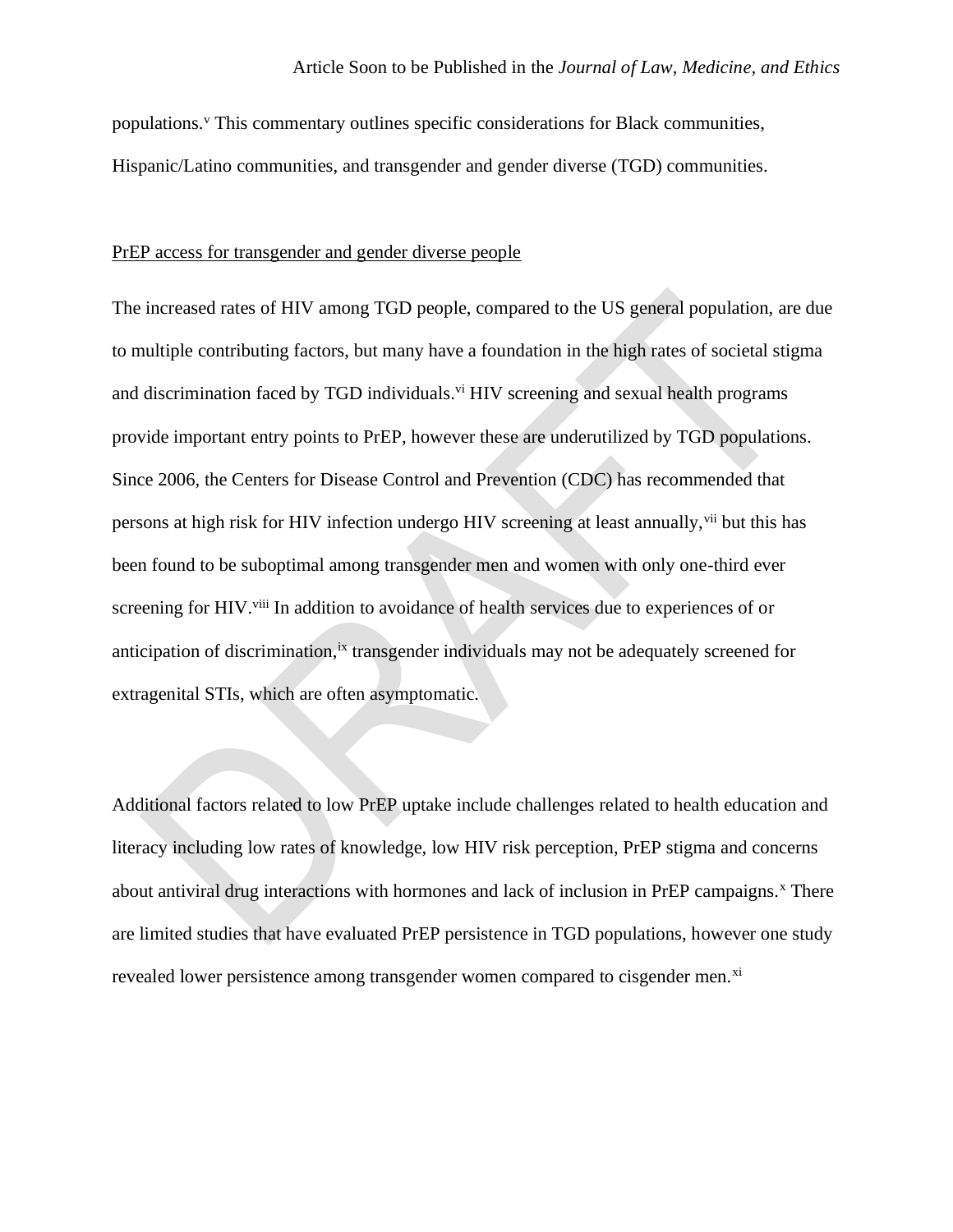Actions to increase PrEP uptake and persistence among TGD populations will require a multifaceted approach, including ensuring that medical systems and provider networks are welcoming to TGD individuals, clinicians are trained in culturally competent care, and that TGD persons at risk for HIV are provided with appropriately tailored information about HIV prevention interventions. HIV PrEP campaigns must be inclusive of and responsive to concerns of TGD persons, including explicit statements that PrEP will not decrease hormone levels.

Informed decision making about PrEP should include information about the available PrEP options, and a discussion about how to extrapolate results from studies that have been predominately conducted in cisgender populations to TGD people. One example is that eventdriven PrEP has not been studied in TGD populations or in individuals assigned female at birth. Long-acting cabotegravir, studied in HPTN 083 and 084 did not include transgender men or individuals with known silicone or soft tissue fillers in the buttocks, which predominately impacts feasibility of cabotegravir injections for transgender women. In the future, it is important that all clinical trials of HIV prevention agents should be inclusive of TGD populations, including nonbinary persons, to assess effectiveness, feasibility, and acceptability.

## PrEP Access for Black Communities

The subpar utilization of PrEP among Black communities is symbolic of the ways America has lacked the will and capacity to effectively respond to the HIV crisis among Black communities. When PrEP was approved by the FDA in 2012, it was touted as a game-changing intervention for ending the HIV epidemic without a vaccine or cure. Yet, utilization among key populations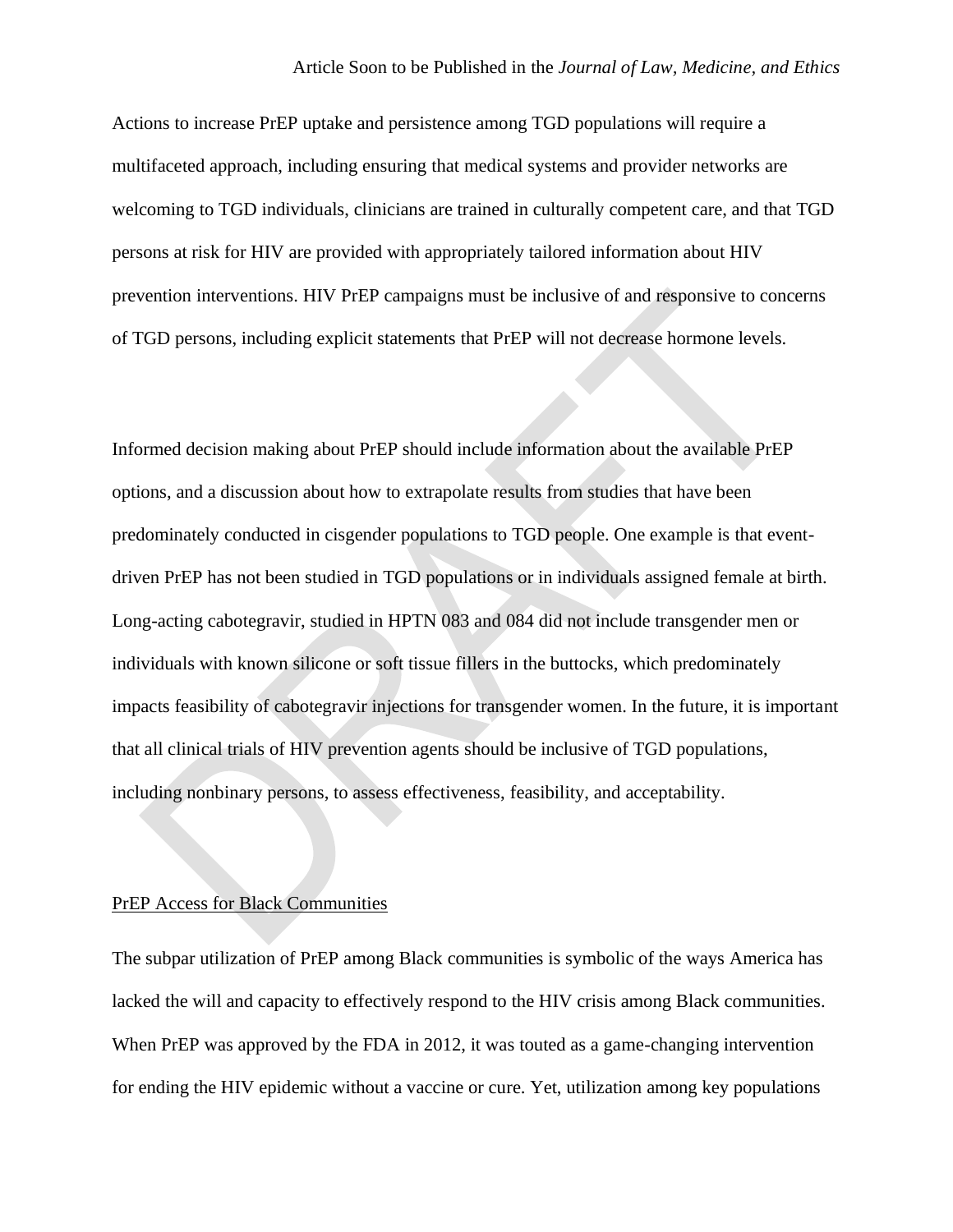#### Article Soon to be Published in the *Journal of Law, Medicine, and Ethics*

in Black communities not only lag behind their racial peers, but dramatically widen the disparities of who will end their HIV epidemic by 2030 and those who will not. Black women are disproportionately impacted as well, making up 60% of new infections in women despite making up only 15% of women overall.<sup>xii</sup>

Research has shown that barriers to PrEP utilization among Black communities include a multitude of racial and socio-economic factors including: lack of awareness; poverty; systemic racism; and culturally incompetent healthcare providers and systems.<sup>xiii</sup> Black women in particular face challenges with awareness of PrEP, given that PrEP messaging is often not geared toward their particular messaging needs. Xiv Research points to effective structural interventions to respond to these intersectional issues that are driven by anti-Black systems. A national PrEP program that effectively reaches the most disenfranchised communities must respond not only to healthcare delivery issues, but long-standing racial and gender issues that span across various American systems that are traditionally viewed as non-healthcare issues. An effective program will be intersectional in its approach and address the factors that put some at higher risk of HIV acquisition than others.

Access to quality healthcare is a facilitator of PrEP utilization. The first entryway to quality healthcare is universal healthcare coverage regardless of one's ability to pay. While the proposal presented by Killelea and colleagues offers a pathway to immediate expanded and free access to comprehensive PrEP coverage, this is just one piece in the broader fight for comprehensive healthcare access. Providers in Black communities must also be trained to understand and ultimately believe in the efficacy and impact of PrEP in ending new HIV cases while also being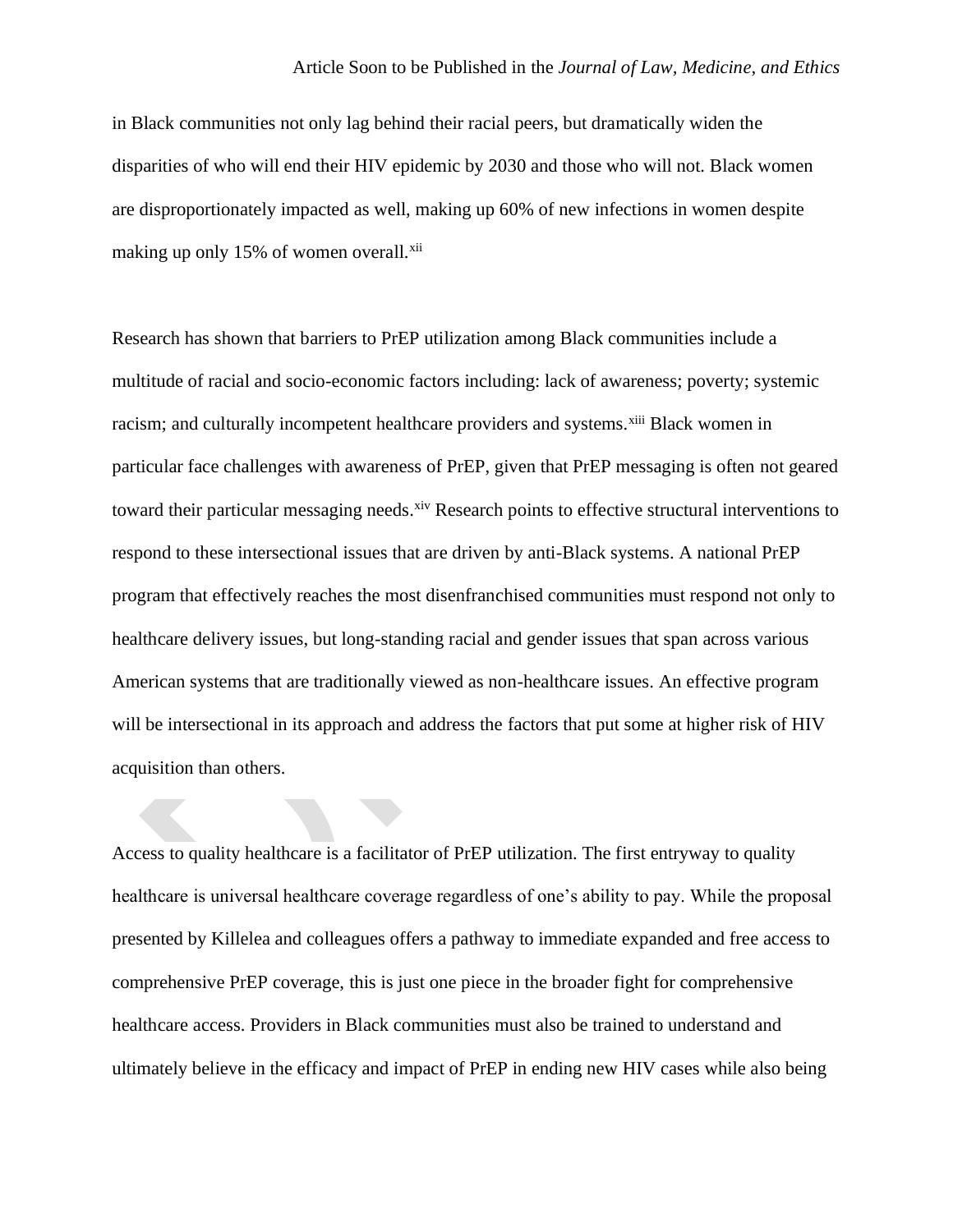continually engaged in a process that facilitates cultural humility to effectively reach Black individuals that would benefit from PrEP. Research in recent years has shown that acceptance of preventive healthcare services is more successful in Black patients when they are provided by Black providers and by programs designed by and for Black communities, xv something that likely factored into the successes of the PrEP demonstration project HPTN 073.<sup>xvi</sup> Any national PrEP program would have to focus ongoing resources towards provider education and diversification of the healthcare and public health workforce in communities most impacted by HIV.

Health literacy and awareness about PrEP among Black communities continues to be an ongoing barrier nearly a decade after approval from the FDA. Health education and campaigns from CDC haven't created broad awareness and commercials from pharmaceutical companies haven't led to a decrease in racial disparities among PrEP usage. Corporate campaigns may also have reinforced community beliefs that PrEP is something only gay men should use. The Black population of America is not monolithic; a national PrEP campaign must include wide-scale, culturally relevant marketing campaigns that respond to the concerns and motivations of a diverse group of populations within the Black community and also aim to reduce HIV stigma, homophobia, and transphobia. A national plan must also intentionally engage Black cisgender women who are not always aware that PrEP exists for them and often face high barriers when engaging clinicians for PrEP.

A national PrEP program must respond to structural issues that impact PrEP utilization along racial lines. Fundamental challenges like poverty, intimate partner violence, and a lack of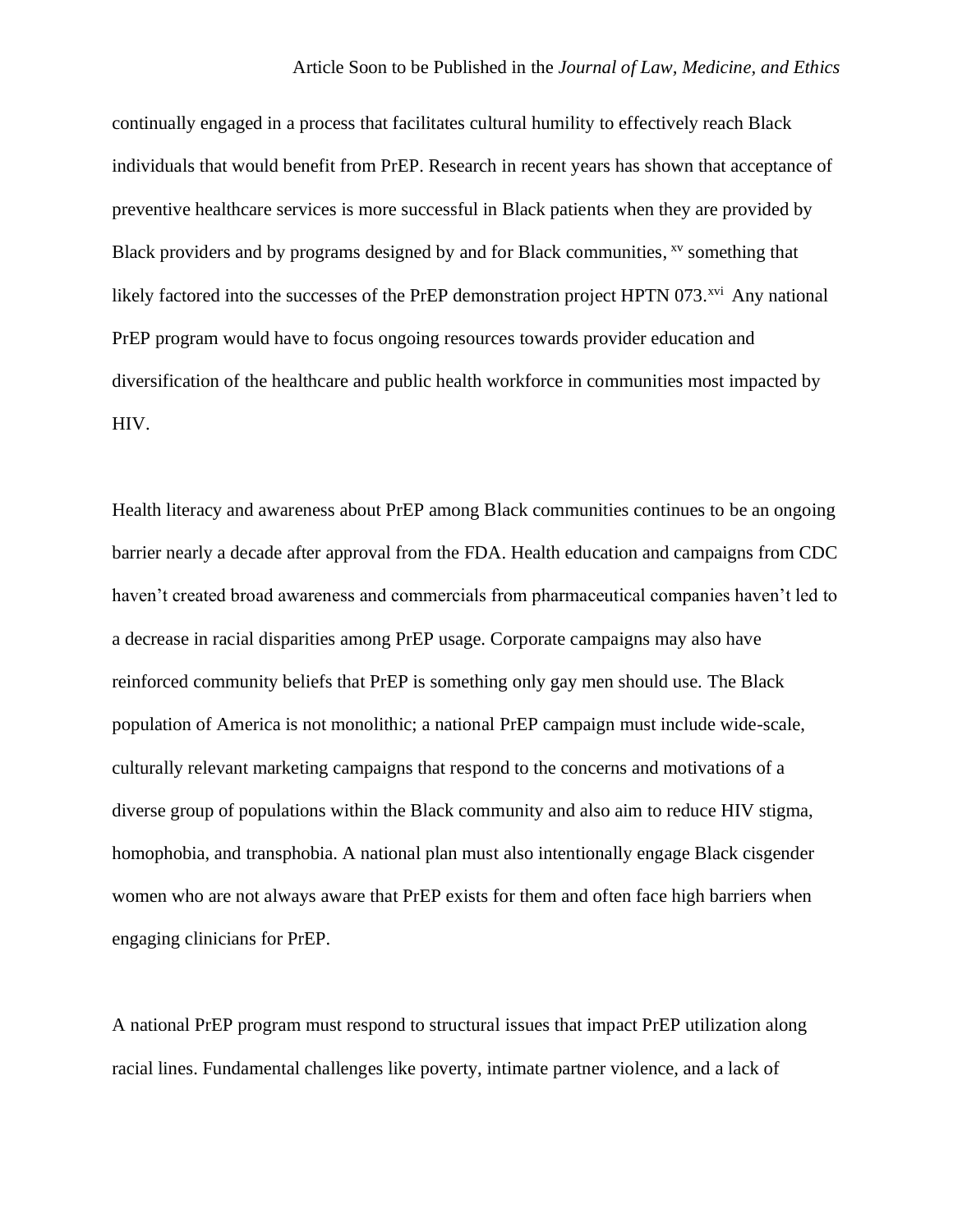### Article Soon to be Published in the *Journal of Law, Medicine, and Ethics*

housing all have deleterious effects on PrEP utilization. Structural interventions such as universal income and housing support have been shown to have positive impacts on health care seeking behavior. Linking PrEP access to programs that address these critical drivers of health disparities, and further strengthening participating organizations through financial incentives will better integrate PrEP into addressing the holistic wellness of Black communities most in need of comprehensive HIV prevention services.

### PrEP access for Hispanic/Latinx communities

As with TGD and Black communities, a broad range of socioeconomic and social barriers inhibit PrEP access in Latinx communities. Additionally, linguistic barriers and documentation requirements can make programs impossible to access for vulnerable Hispanic/Latinx individuals. A national PrEP access program that dramatically expands access points, nearly eliminates paperwork, and factors in culturally and linguistically relevant provider education and community promotion and health literacy will facilitate greater PrEP uptake in Hispanic/Latinx communities.

However, even as a national program is implemented, close monitoring and research will be urgently needed to better understand differential PrEP uptake among Black and Latinx communities with a particular focus on MSM. In studies that ask participants about PrEP interest and acceptability, reported willingness to adopt PrEP among Black and Latino MSM is as high (if not higher) than that reported by white and other MSM.xvii However, hypothetical interest is not the same as real-world willingness, which is impacted not only by "objective" factors such as PrEP awareness/knowledge, but also by underlying attitudes and beliefs that influence comprehension and interpretation of any PrEP education.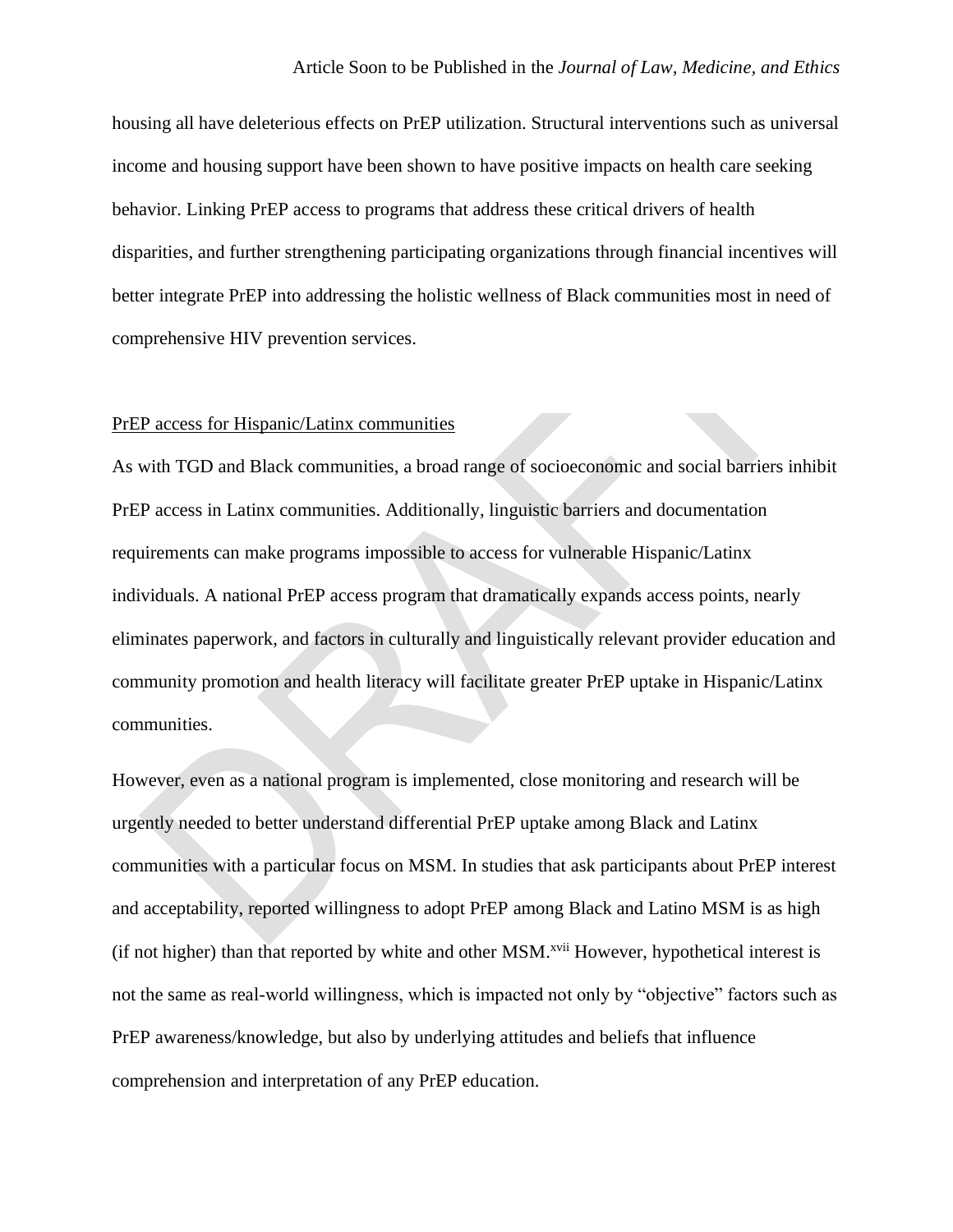In addition, PrEP *availability* is not the same as access. In order to be truly accessible, PrEP programs must be available to highest priority individuals within the settings in which they are most likely to receive care and in a manner that is financially affordable. As such, close monitoring and evaluation will help identify where and why PrEP access is lagging.

Emerging research also points to the important role of providers in PrEP implementation. Meaningful PrEP access for patients happens both before and after they express interest in PrEP<sup>xviii</sup> Many patients learn about PrEP for the first time from their medical providers, while others report that their providers have been a barrier to PrEP prescription. Comprehensive PrEP implementation requires increasing patient-provider communication about HIV prevention and ensuring that providers serving highest priority populations are willing and able to offer PrEP to them. Another recent study showed that community-based and culturally informed interventions can help overcome financial and insurance barriers to boost PrEP access among Latino or Hispanic sexual minority men.<sup>xix</sup>

#### Recommendations and Conclusions

To address racial, ethnic and gender inequities via a national PrEP access program, and building off of the innovative approach presented by Killelea and colleagues, at least a few common themes emerge:

- 1. Intentionality: a program must be designed specifically with racial, ethnic and gender equity in mind. Federal, state, and local implementers should continually consider if vulnerable Black, Latinx, transgender, and gender diverse communities are likely to benefit in rural, suburban, and urban contexts.
- 2. Financial transparency and accountability: program budgets should transparently account for the costs of a national PrEP program in a way that demonstrates that the intersectional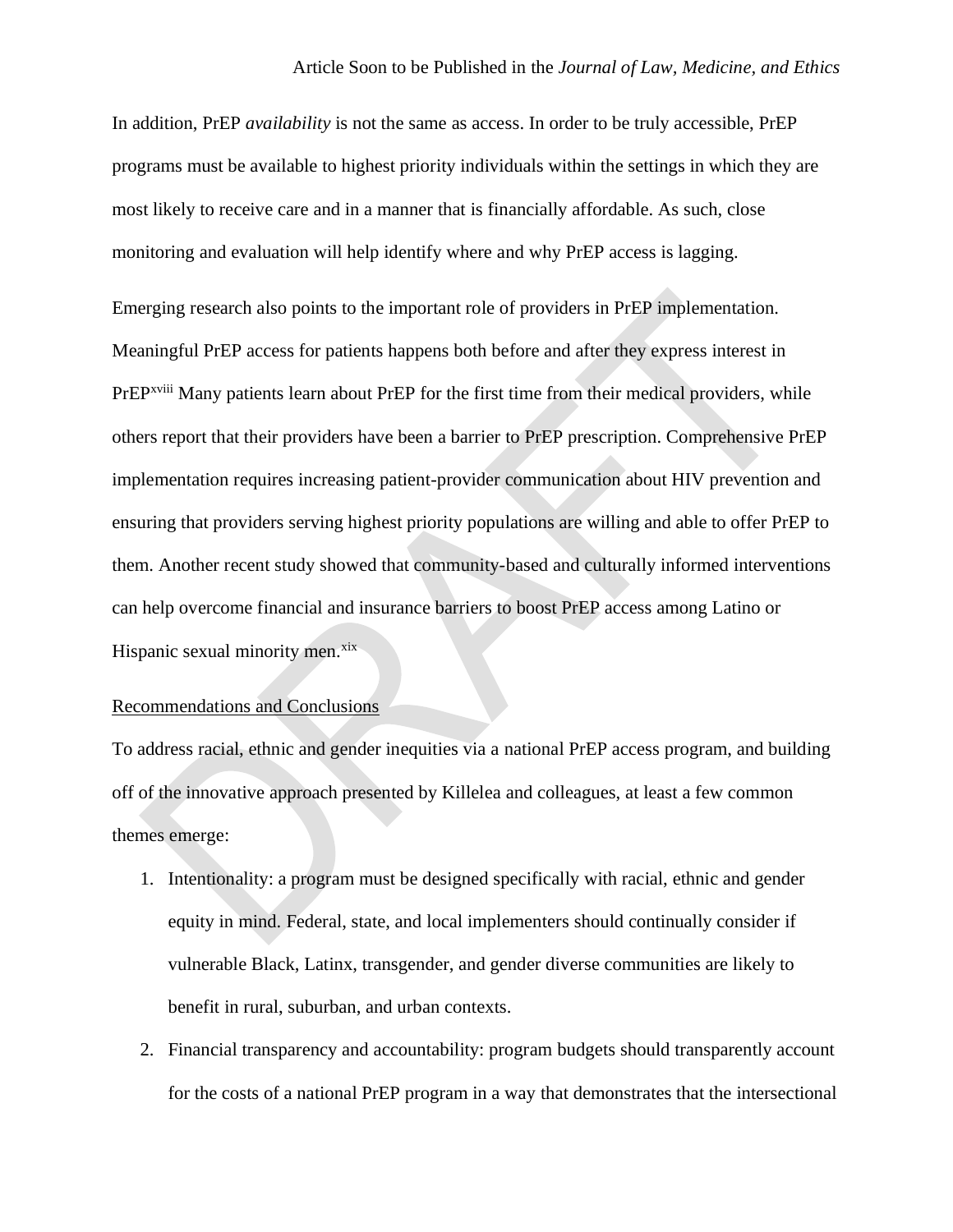needs of communities that need PrEP the most are being identified and properly resourced.

- 3. Representation matters: PrEP programs designed by and for the communities they aim to serve have been shown to be highly effective. In order to be strategic, any federal and health department leadership for a PrEP access program must reflect racially, ethnically and gender diverse communities. An expanded provider network must be shown to increase the number of Black, Latinx, and transgender providers offering services.
- 4. Effective community outreach: innovative messaging approaches must be pursued as knowledge of PrEP has not fully permeated vulnerable communities. Messages by and for current and potential PrEP users from priority populations will help reflect the key messages and address any linguistic barriers that prevent uptake of key information.
- 5. Effective provider education: In addition to receiving basic clinical guidance, any extended provider network established through a national PrEP access program must be effectively educated on unique barriers to uptake and access for Black, Latinx, and transgender populations.
- 6. Socioeconomic factors: PrEP access must be specifically paired with services that help to combat socioeconomic risk factors for vulnerable populations such as low income, unstable housing, and unsafe living environments. This should be considered in recruitment of a provider network, with specific emphasis on organizations that focus on these overlapping services across several geographic settings.
- 7. Ongoing research: Implementation of a federally coordinated access program should partner with NIH to study the effectiveness of scale up for Black, Hispanic/Latinx, and transgender populations, any persistent barriers to uptake, and potential extrapolation to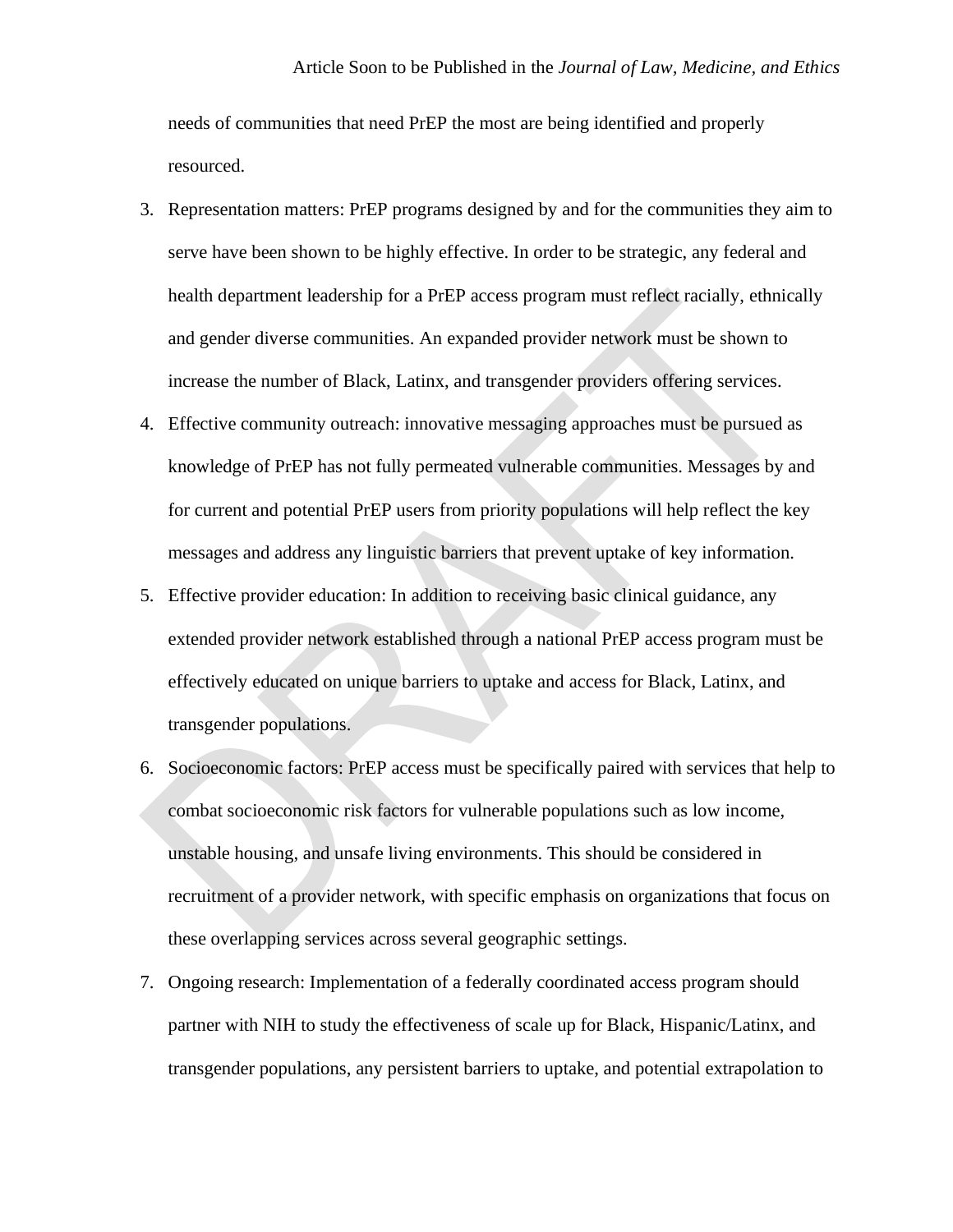other hard to access preventive healthcare services (e.g. Narcan). Implementation science

must be prioritized to ensure we are documenting the successes and challenges of such a

program.

viii Pitasi, M. A., Oraka, E., Clark, H., Town, M., & DiNenno, E. A. (2017). HIV Testing Among Transgender Women and Men - 27 States and Guam, 2014-2015. *MMWR Morb Mortal Wkly Rep*, *66*(33), 883-887[.](https://doi.org/10.15585/mmwr.mm6633a3) <https://doi.org/10.15585/mmwr.mm6633a3>

<sup>&</sup>lt;sup>i</sup> Bosh, Karin A., H. Irene Hall, Laura Eastham, Demetre C. Daskalakis, and Jonathan H. Mermin. "Estimated Annual Number of HIV Infections─ United States, 1981–2019." *Morbidity and Mortality Weekly Report* 70, no. 22 (2021): 801.

ii Ibid

iii Cohen, Robin A., Emily P. Terlizzi, Amy E. Cha, and Michael E. Martinez. "Health insurance coverage: early release of estimates from the National Health Interview Survey, 2020." (2021). <https://www.cdc.gov/nchs/data/nhis/earlyrelease/insur202108-508.pdf>

<sup>&</sup>lt;sup>iv</sup> Centers for Disease Control and Prevention. "HIV infection, risk, prevention, and testing behaviors among transgender women–National HIV behavioral surveillance, 7 US cities, 2019–2020." *Surveillance Special Report 27* (2021)[. https://www.cdc.gov/hiv/pdf/library/reports/surveillance/cdc-hiv-surveillance-special-report-number-27.pdf](https://www.cdc.gov/hiv/pdf/library/reports/surveillance/cdc-hiv-surveillance-special-report-number-27.pdf)

<sup>v</sup>Pathela, Preeti, Kelly Jamison, Susan Blank, Demetre Daskalakis, Trevor Hedberg, and Christine Borges. "The HIV pre-exposure prophylaxis (PrEP) cascade at NYC sexual health clinics: navigation is the key to uptake." *JAIDS Journal of Acquired Immune Deficiency Syndromes* 83, no. 4 (2020): 357-364.

vi White Hughto, J. M., Reisner, S. L., & Pachankis, J. E. (2015). Transgender stigma and health: A critical review of stigma determinants, mechanisms, and interventions. Soc Sci Med, 147, 222-231. https://doi.org/10.1016/j.socscimed.2015.11.010

vii Branson, B. M., Handsfield, H. H., Lampe, M. A., Janssen, R. S., Taylor, A. W., Lyss, S. B., & Clark, J. E. (2006). Revised recommendations for HIV testing of adults, adolescents, and pregnant women in health-care settings. *MMWR Recomm Rep*, *55*(Rr-14), 1-17; quiz CE11-14.

ix Grant, J. M., Mottet, L. A., & Tanis, J. (2010). National Transgender Discrimination Survey Report on Health and Health Care.

<sup>x</sup> Fisher, C. B., Fried, A. L., Desmond, M., Macapagal, K., & Mustanski, B. (2018). Perceived Barriers to HIV Prevention Services for Transgender Youth. LGBT health, 5(6), 350-358. [https://doi.org/10.1089/lgbt.2017.0098;](https://doi.org/10.1089/lgbt.2017.0098) Rael, C. T., Martinez, M., Giguere, R., Bockting, W., MacCrate, C., Mellman, W., Valente, P., Greene, G. J., Sherman, S., Footer, K. H. A., D'Aquila, R. T., & Carballo-Dieguez, A. (2018). Barriers and Facilitators to Oral PrEP Use Among Transgender Women in New York City. *AIDS Behav*, *22*(11), 3627-3636[.](https://doi.org/10.1007/s10461-018-2102-9)

[https://doi.org/10.1007/s10461-018-2102-9;](https://doi.org/10.1007/s10461-018-2102-9) Sevelius, J. M., Keatley, J., Calma, N., & Arnold, E. (2016). 'I am not a man': Trans-specific barriers and facilitators to PrEP acceptability among transgender women. *Glob Public Health*, 1-16. [https://doi.org/10.1080/17441692.2016.1154085;](https://doi.org/10.1080/17441692.2016.1154085) Wilson, E. C., Jin, H., Liu, A., & Raymond, H. F. (2015). Knowledge, Indications and Willingness to Take Pre-Exposure Prophylaxis among Transwomen in San Francisco, 2013. PloS one, 10(6), e0128971. https://doi.org/10.1371/journal.pone.0128971

xi Spinelli, M. A., Scott, H. M., Vittinghoff, E., Liu, A. Y., Gonzalez, R., Morehead-Gee, A., Gandhi, M., & Buchbinder, S. P. (2019). Missed Visits Associated With Future Preexposure Prophylaxis (PrEP) Discontinuation Among PrEP Users in a Municipal Primary Care Health Network. Open Forum Infect Dis, 6(4), ofz101. https://doi.org/10.1093/ofid/ofz101

xii Ojikutu, Bisola O., and Kenneth Mayer. "HIV Prevention Among Black Women in the US—Time for Multimodal Integrated Strategies." *JAMA Network Open* 4, no. 4 (2021): e215356-e215356. <https://jamanetwork.com/journals/jamanetworkopen/fullarticle/2778348>